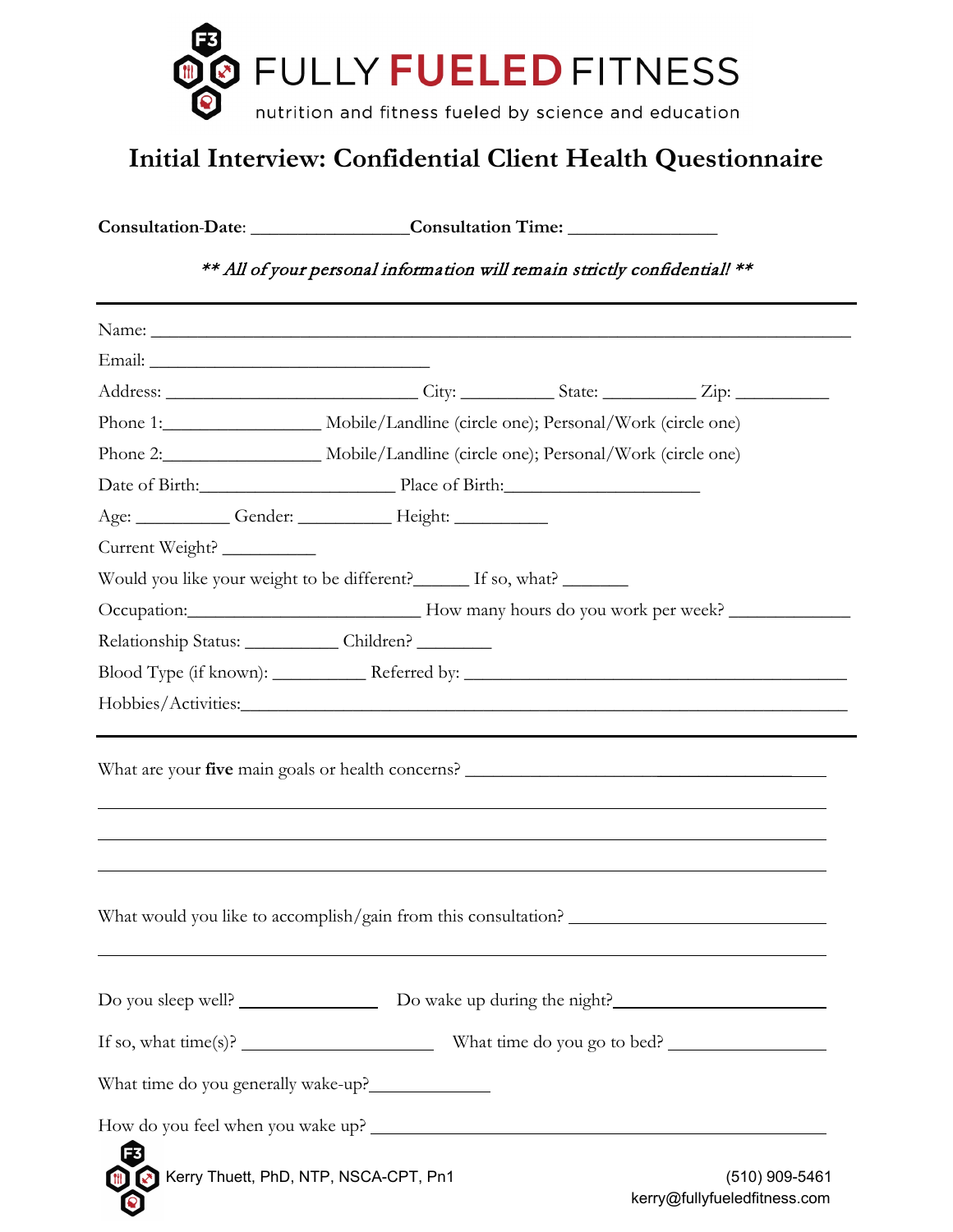|                                                              | Do you drink caffeinated drinks? How much & how often?                                                                                                                                              |
|--------------------------------------------------------------|-----------------------------------------------------------------------------------------------------------------------------------------------------------------------------------------------------|
|                                                              |                                                                                                                                                                                                     |
|                                                              |                                                                                                                                                                                                     |
|                                                              |                                                                                                                                                                                                     |
|                                                              | Do you drink alcohol? How much & how often?                                                                                                                                                         |
|                                                              | Do you drink soda (diet or regular)? How much & how often?                                                                                                                                          |
|                                                              |                                                                                                                                                                                                     |
| Have you been exposed to toxic substances at work or home?   |                                                                                                                                                                                                     |
|                                                              |                                                                                                                                                                                                     |
|                                                              |                                                                                                                                                                                                     |
|                                                              |                                                                                                                                                                                                     |
| below (or attach separately) including name brands and dose: | Are you currently taking any vitamins/minerals/herbs/homeopathic remedies, prescription/non-<br>prescription medications, aspirin, laxatives, diet pills, or any other supplements? Please list all |
|                                                              |                                                                                                                                                                                                     |
|                                                              | Are you currently under a practitioner's care for a specific health issue?                                                                                                                          |
|                                                              |                                                                                                                                                                                                     |
|                                                              | Please list any surgeries, accidents, injuries or childhood diseases you have had along with the type and                                                                                           |
|                                                              | ,我们也不会有什么。""我们的人,我们也不会有什么?""我们的人,我们也不会有什么?""我们的人,我们也不会有什么?""我们的人,我们也不会有什么?""我们的人                                                                                                                    |

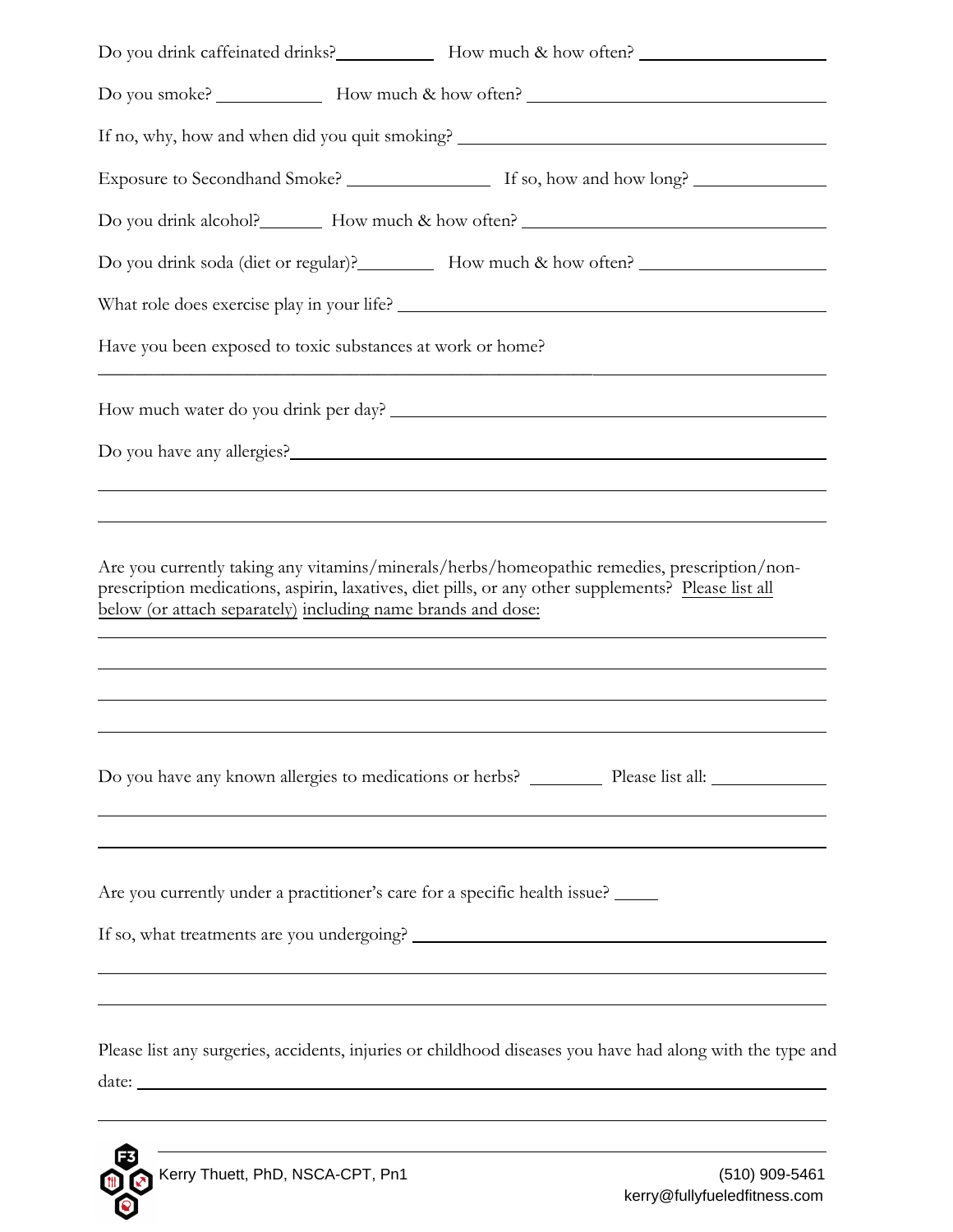Have you had and dental procedures done i.e. fillings, root canals, pulled teeth, crowns, etc.?

\_\_\_\_\_\_\_\_\_\_\_\_\_\_\_\_\_\_\_\_\_\_\_\_\_\_\_\_\_\_\_\_\_\_\_\_\_\_\_\_\_\_\_\_\_\_\_\_\_\_\_\_\_\_\_\_\_\_\_\_\_\_\_\_\_\_\_\_\_\_\_\_\_\_\_\_\_\_\_\_\_

| ,我们也不会有什么。""我们的人,我们也不会有什么?""我们的人,我们也不会有什么?""我们的人,我们也不会有什么?""我们的人,我们也不会有什么?""我们的人<br>,我们也不会有什么。""我们的人,我们也不会有什么?""我们的人,我们也不会有什么?""我们的人,我们也不会有什么?""我们的人,我们也不会有什么?""我们的人<br>What are the three healthiest foods you eat each week?<br><u>Letting and the substantial of the substantial of the substantial of the substantial of the substantial of the substantial of the substantial of the substantial of t</u><br>Do you crave sugar?<br>When & how often?<br>Do you have a poor appetite?<br><b>Family Health History (Indicate Yes with a check mark)</b><br>Kidney disease<br>Diabetes<br>Asthma<br>Heart Disease<br>Gallbladder disease<br>Arthritis<br>Cancer<br>Type of cancer<br>Stomach/Intestinal disorders<br>Other:<br>Died from<br>Mother: Age:<br>Father: Age:<br>Died from<br>Died from<br>Paternal Grandmother: Age<br>Died from |                                         |
|-------------------------------------------------------------------------------------------------------------------------------------------------------------------------------------------------------------------------------------------------------------------------------------------------------------------------------------------------------------------------------------------------------------------------------------------------------------------------------------------------------------------------------------------------------------------------------------------------------------------------------------------------------------------------------------------------------------------------------------------------------------------------------------------------------------------------------------------------|-----------------------------------------|
|                                                                                                                                                                                                                                                                                                                                                                                                                                                                                                                                                                                                                                                                                                                                                                                                                                                 |                                         |
|                                                                                                                                                                                                                                                                                                                                                                                                                                                                                                                                                                                                                                                                                                                                                                                                                                                 |                                         |
| Maternal Grandmother: Age                                                                                                                                                                                                                                                                                                                                                                                                                                                                                                                                                                                                                                                                                                                                                                                                                       |                                         |
|                                                                                                                                                                                                                                                                                                                                                                                                                                                                                                                                                                                                                                                                                                                                                                                                                                                 |                                         |
|                                                                                                                                                                                                                                                                                                                                                                                                                                                                                                                                                                                                                                                                                                                                                                                                                                                 |                                         |
|                                                                                                                                                                                                                                                                                                                                                                                                                                                                                                                                                                                                                                                                                                                                                                                                                                                 |                                         |
|                                                                                                                                                                                                                                                                                                                                                                                                                                                                                                                                                                                                                                                                                                                                                                                                                                                 |                                         |
|                                                                                                                                                                                                                                                                                                                                                                                                                                                                                                                                                                                                                                                                                                                                                                                                                                                 |                                         |
|                                                                                                                                                                                                                                                                                                                                                                                                                                                                                                                                                                                                                                                                                                                                                                                                                                                 |                                         |
|                                                                                                                                                                                                                                                                                                                                                                                                                                                                                                                                                                                                                                                                                                                                                                                                                                                 |                                         |
|                                                                                                                                                                                                                                                                                                                                                                                                                                                                                                                                                                                                                                                                                                                                                                                                                                                 |                                         |
|                                                                                                                                                                                                                                                                                                                                                                                                                                                                                                                                                                                                                                                                                                                                                                                                                                                 |                                         |
|                                                                                                                                                                                                                                                                                                                                                                                                                                                                                                                                                                                                                                                                                                                                                                                                                                                 |                                         |
|                                                                                                                                                                                                                                                                                                                                                                                                                                                                                                                                                                                                                                                                                                                                                                                                                                                 |                                         |
|                                                                                                                                                                                                                                                                                                                                                                                                                                                                                                                                                                                                                                                                                                                                                                                                                                                 |                                         |
|                                                                                                                                                                                                                                                                                                                                                                                                                                                                                                                                                                                                                                                                                                                                                                                                                                                 |                                         |
|                                                                                                                                                                                                                                                                                                                                                                                                                                                                                                                                                                                                                                                                                                                                                                                                                                                 |                                         |
|                                                                                                                                                                                                                                                                                                                                                                                                                                                                                                                                                                                                                                                                                                                                                                                                                                                 |                                         |
|                                                                                                                                                                                                                                                                                                                                                                                                                                                                                                                                                                                                                                                                                                                                                                                                                                                 | Maternal Grandfather: Age:<br>Died from |
| Paternal Grandfather: Age<br>Died from<br>A                                                                                                                                                                                                                                                                                                                                                                                                                                                                                                                                                                                                                                                                                                                                                                                                     |                                         |



Kerry Thuett, PhD, NSCA-CPT, Pn1 (510) 909-5461

kerry@fullyfueledfitness.com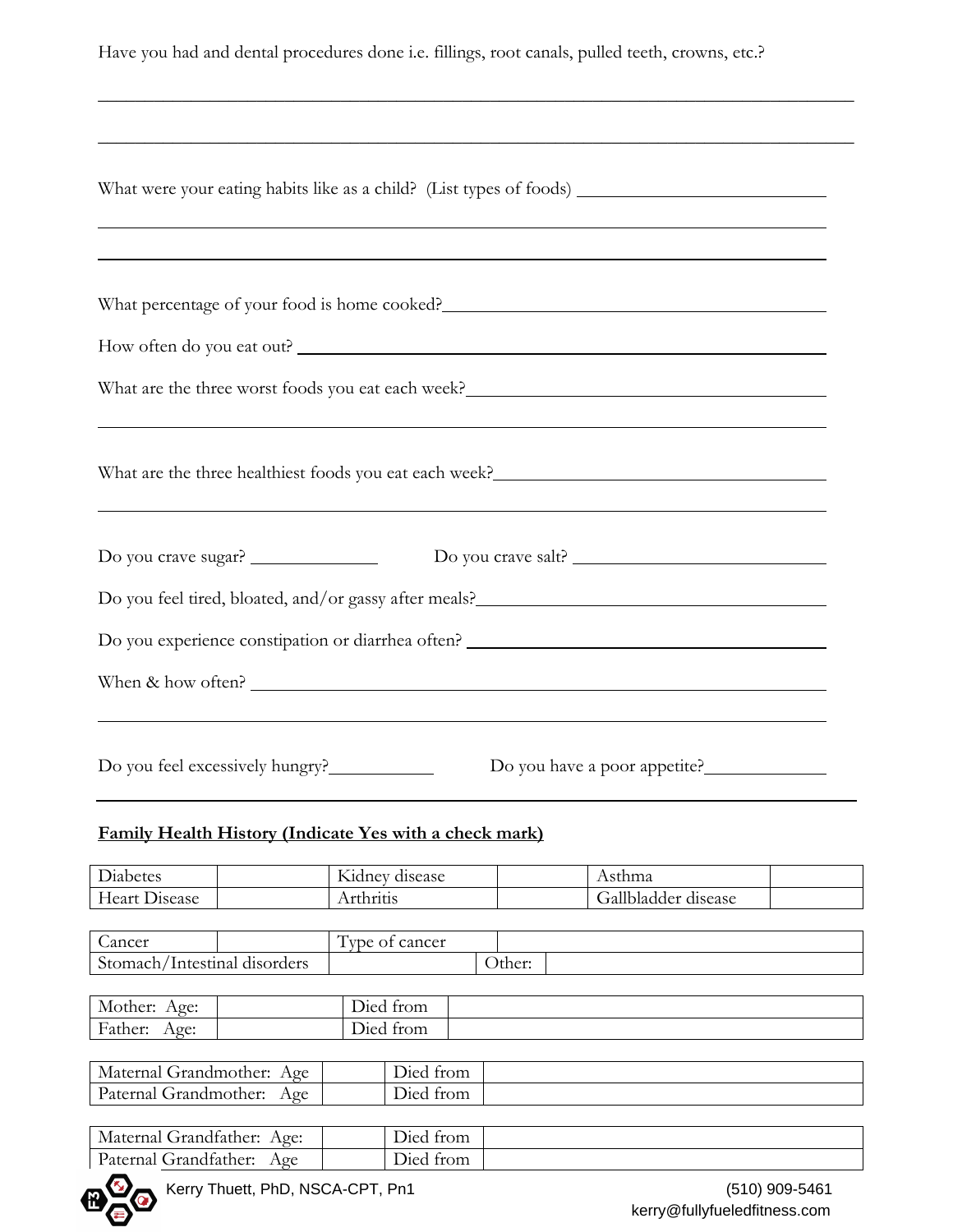## **WOMEN ONLY:**

| Do you experience PMS?                                                                                                  | Is it mild or severe?                                                                           |
|-------------------------------------------------------------------------------------------------------------------------|-------------------------------------------------------------------------------------------------|
| Are you peri-menopausal? _________                                                                                      | When did this change first occur?                                                               |
| Are you menopausal?                                                                                                     |                                                                                                 |
|                                                                                                                         |                                                                                                 |
|                                                                                                                         |                                                                                                 |
|                                                                                                                         |                                                                                                 |
|                                                                                                                         |                                                                                                 |
|                                                                                                                         | How many children have you delivered and how were they born (vaginally or by cesarean)? _______ |
|                                                                                                                         |                                                                                                 |
|                                                                                                                         |                                                                                                 |
|                                                                                                                         |                                                                                                 |
|                                                                                                                         |                                                                                                 |
|                                                                                                                         |                                                                                                 |
|                                                                                                                         |                                                                                                 |
|                                                                                                                         |                                                                                                 |
|                                                                                                                         | ,我们也不会有什么。""我们的人,我们也不会有什么?""我们的人,我们也不会有什么?""我们的人,我们也不会有什么?""我们的人,我们也不会有什么?""我们的人                |
|                                                                                                                         |                                                                                                 |
|                                                                                                                         |                                                                                                 |
|                                                                                                                         |                                                                                                 |
|                                                                                                                         |                                                                                                 |
|                                                                                                                         |                                                                                                 |
| Have you ever had a miscarriage or an abortion? ___________<br><b>MALE ONLY</b><br>Approximate age of onset of puberty: |                                                                                                 |
| Do you feel your libido is adequate? Y N                                                                                |                                                                                                 |
|                                                                                                                         |                                                                                                 |
|                                                                                                                         | Diminished volume or flow? Y N                                                                  |
| Do you wake at night to urinate?<br>Do you have any difficulty and/or pain with urination? $Y \ N$                      | Do you enjoy daily activities? Y N Do you feel apathetic or complacent about previously enjoyed |
|                                                                                                                         | sports. hobbies, clubs, games, etc.?                                                            |
| Kerry Thuett, PhD, NSCA-CPT, Pn1                                                                                        | (510) 909-5461<br>kerry@fullyfueledfitness.com                                                  |